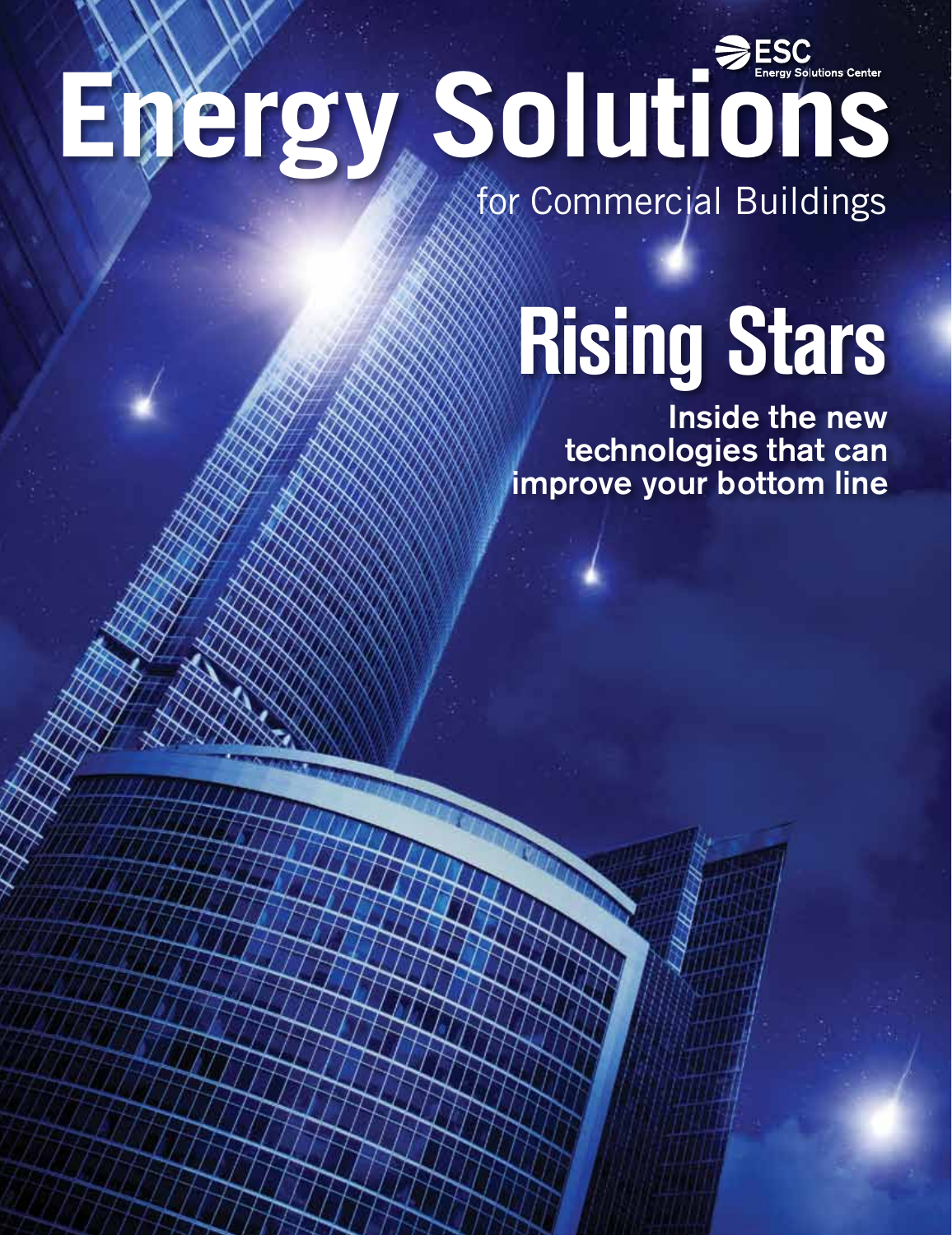### **Energy Solutions Center**

### TABLE OF CONTENTS

### 2 Certified Efficiency

Focus on environment creates more opportunities for green building certification.

- 3 Bring Heating Costs Under Control New products offer greater efficiency and cost savings.
- 4 Combining Heat Recovery and Power Generation Cogeneration technology provides

powerful high-efficiency energy.

### 7 Pumped Up

Gas heat pump provides more than 50 percent cost savings.

### 8 Fire up the Savings

New kitchen technology cutting costs in many different ways.

### 10 Emerging Possibilities

A look at what's new in technology – and how it just might change the way you do business.

### 11 Thinking Long-Term

Use life cycle costing to make better equipment purchase decisions.

*Energy Solutions for Commercial Buildings* is a trademark of Energy Solutions Center, and is published in cooperation with PRISM Media Group. We offer our special thanks to the utilities and other businesses that sponsor this issue.



Please recycle this magazine after you read it.

President Ray Larson Group Publisher Lori Harvey Managing Editor Paula Felps Production Manager Pete Adauto Graphic Designer Nancy Kekich Contributing Writers Cindy Baldhoff, Michelle Coulter, Tonya McMurray

ENERGY SOLUTIONS FOR COMMERCIAL BUILDINGS is published by PRISM Media Group, 1830 Lakeway Drive, Lewisville, Texas 75057. Visit www.prismmediagroup.com. No part of this publication may be reprinted without permission. © 2012 Energy Solutions Center.

### **Certified Efficiency**

Focus on environment creates more opportunities for green building certification.

### oday's increasing emphasis on green building has<br>not only generated awareness about constructing<br>environmentally sound structures, but has oday's increasing emphasis on green building has not only generated awareness about constructing

also created more certification choices.

Three options are designed to help building owners certify that they have taken sound steps to ensure their building has the least possible negative effect on the surrounding environment and is energy efficient. The most widely used options are Green Globes, offered through the Green Building Initiative based in Portland, Oregon, and LEED, offered by The U.S. Green Building Council based in Washington, D.C. More recently, the American Society of Heating, Refrigerating and Air Conditioning Engineers, based in Atlanta, Georgia, has launched a Building Energy Quotient certification program as well.

Each program helps building owners receive certification for their environment-conscious building efforts. Here's a closer look at what each one offers:

### Green Globes

- First and only commercial buildings rating system to become an American National Standard by the American National Standards Institute (2010).
- Recognized in legislation in 22 states.
- Many insurance companies offer premium discounts on Green Globes buildings, believing them to be at less risk.
- Offers two programs Green Globes New Construction and Green Globes Continuous Improvement of Existing Buildings.
- Assessment areas include energy, water, resources, emissions, indoor environment, project management and site.
- Delivered via an interactive web questionnaire, with an assessor assigned to meet and work with the building team.

### Leadership in Energy and Environmental Design

- Offers an audit of building attributes including sustainable site development, water savings, energy efficiency, materials selection and indoor environmental quality.
- Includes 9 billion square feet of participating building space, with 1.6 million square feet certified worldwide each day.
- Assesses both new construction and existing buildings.
- Does not provide life cycle assessment, flexibility for non-applicable criteria, or an automated online report with sustainability recommendations.

### Building Energy Quotient

- Emphasizes that building owners can control their utility costs, which might be their largest cost in running a building.
- Designed by a team of building design and systems engineers.
- Measures energy consumption, indoor environmental quality, effects on indoor operation costs, and points out investment choices to increase building value.
- ASHRAE-certified assessors available.
- Compares similar building types.  $\blacktriangleright$

### **FOR MORE INFORMATION**

www.thegbi.org www.usgbc.org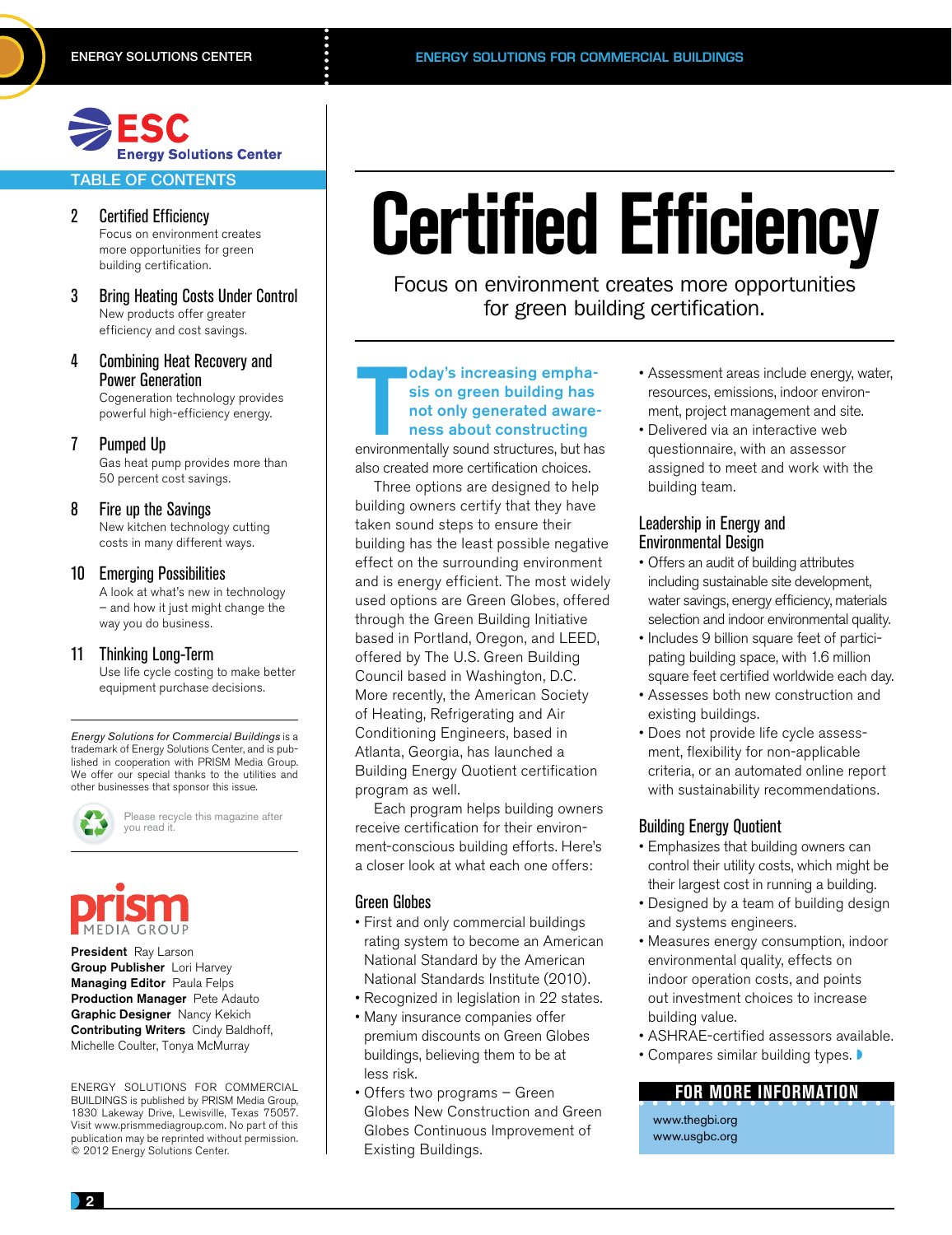

### **Bring Heating Costs Under Control**

New products offer greater efficiency and cost savings.

eating costs are often one<br>the biggest energy costs<br>a business faces. But<br>today's new generation<br>high-efficiency gas heat options offer the biggest energy costs a business faces. But today's new generation

solutions to reduce energy consumption and lower overall costs.

High-efficiency heat systems typically achieve efficiency rates of 92 percent or more, compared to approximately 80 percent efficiency rate of more standard efficiency gas furnaces, according to Natural Resources Canada. Let's look at two forms of this new technology and what they have to offer commercial buildings with large open areas:

### Condensing Unit Heaters

Condensing unit heaters raise comfort levels and lower energy costs. The units have a more efficient flame that burns at higher temperatures and a secondary heat exchanger that captures latent heat from exhaust stream water vapor.

Modine Manufacturing, one supplier of the units, estimates that their condensing unit heaters achieve 93 percent efficiency, resulting in substantial energy savings.

The units reduce carbon dioxide output by about 13 percent when compared with other similarly sized heaters and maintain consistent air circulation and uniform temperatures.

### Infrared Heat

Gas-fired infrared heaters provide heat in much the same way the sun heats the earth. The sun's infrared waves travel directly through space, losing minimal energy, and then turn

### **High school's new natural gas heat system pays for itself in two years**

The nearly 50-year-old heating system at Holy Spirit High School had exceeded its useful life. The oil-fired boiler had to heat 5,000 gallons of water each day to provide heat and hot water to the 80,000-squarefoot Absecon, New Jersey facility.

Despite massive energy consumption, the boiler did not provide a consistent temperature for the building's 660 occupants. One side of the school was always excessively warm; the other side always cold.

"The oil equipment was expensive to maintain and the fuel cost was steadily increasing," said Todd Gordon of South Jersey Gas Company. "Converting the boiler system to high efficiency natural gas provided an opportunity to reduce operating and maintenance expenses, increase comfort and reduce emissions of greenhouse gases."

Rich Energy Solutions replaced the oil boilers with high-efficiency gas boilers to more effectively deliver heat and hot water throughout the facility.

The project cost approximately \$430,000,

into warmth upon making contact with the earth's surface. In the same way, infrared heaters provide heat transfer directly to people and objects with minimal energy loss along the way.

Most infrared heaters use gas combustion to heat a steel tube or ceramic surface, which then emits infrared heat. Heaters are mounted overhead and direct heat downward. The floor and objects at floor level, including people, are warmed by the infrared heat, and release that heat into the surrounding air.

Infrared systems often achieve overall

but rebates from New Jersey's Clean Energy Program and South Jersey Gas covered more than half the cost. Completed in 2010, the new system saves the school an estimated \$93,000 in utility costs each year, so the system has almost paid for itself in two years of operation.

And the system works better, too. Individual room thermostats can be set to achieve more comfortable and consistent temperatures throughout the building, making everyone at the school happier.



Holy Spirit High School in Abesecon, New Jersey, has a more efficient and less costly heat system thanks to new high-efficiency gas heat system.

system efficiencies of 95 percent or more.

Infrared technology and condensing unit heaters are two of the new generation of high efficiency solutions that offer increased efficiency, greater cost savings and cleaner energy.

### **FOR MORE INFORMATION**

oee.nrcan.gc.ca/publications/residential/ heating-with-gas/39 For free tools to help analyze the life cycle cost of a HVAC system, go to

http://www1.eere.energy.gov/femp/ technologies/eep\_boilers\_calc.html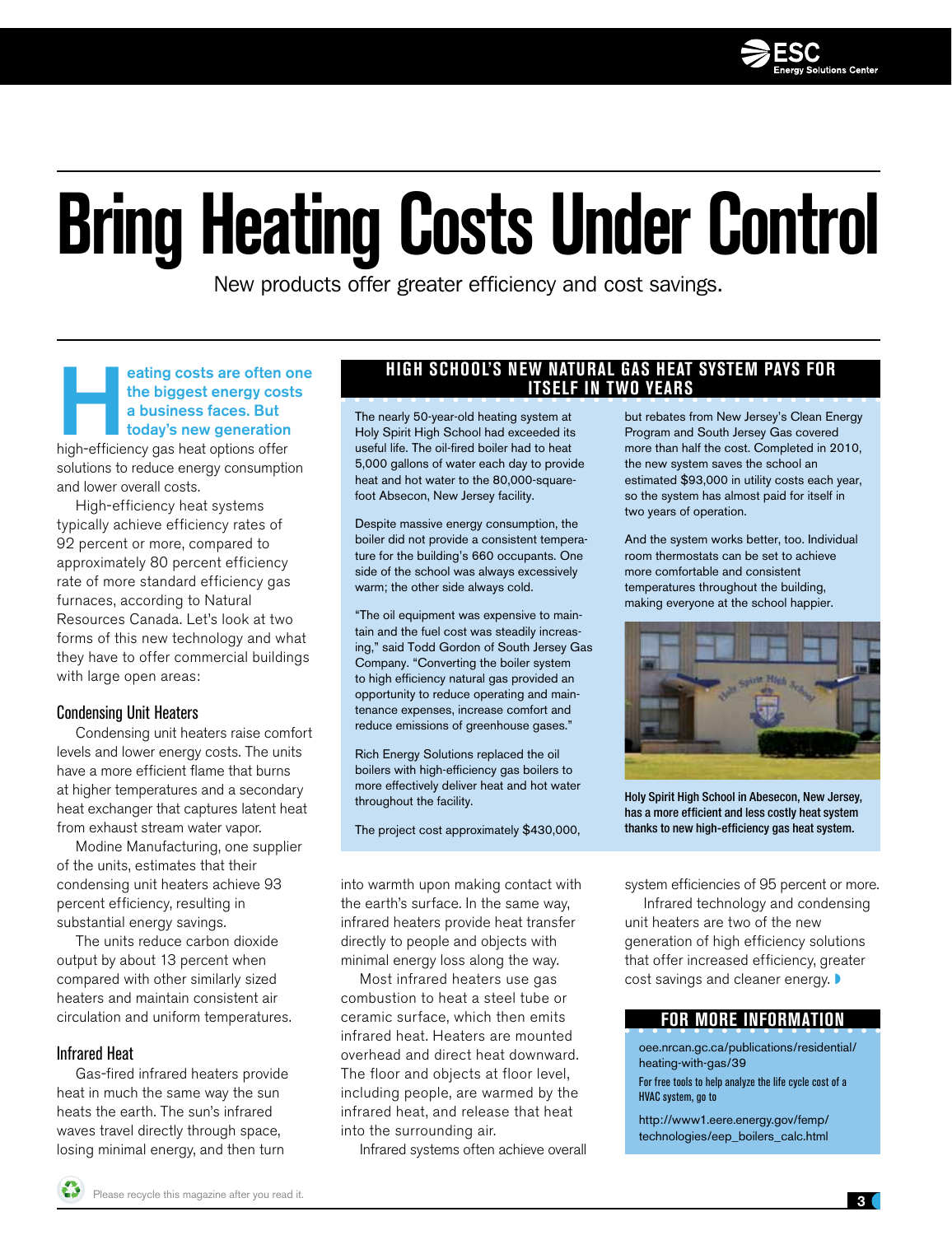# **Combining Heat Recovery and Power Generation**

Cogeneration technology provides powerful high-efficiency energy.

ven the most efficient<br>
energy production sys<br>
creates significant was<br>
heat that can be a valu<br>
resource for space heating, water energy production system creates significant waste heat that can be a valuable

heating, laundry use, absorption cooling, dehumidification or other applications.

Cogeneration is the process of generating power at the point of use while recovering heat that would normally be lost to be used in other applications. The U.S. Department of Energy reports that cogeneration equipment is now installed at more than 3,500 U.S. facilities, saving countless dollars, improving energy efficiency and reducing greenhouse gas emissions.

Cogeneration goes by different names – distributed energy resources, distributed generation, integrated energy systems and total energy systems, among others. One of the more popular names for cogeneration is Combined Heat and Power (CHP), which describes what the technology does: Combine heat recovery and power generation.

Just as cogeneration goes by different names, it also uses different technologies and fuels to deliver reliable, efficient power. Technologies used in cogeneration include reciprocating engines, gas turbines, steam turbines, microturbines and fuel cells along with a range of thermal technologies capable of using the waste heat that has been recovered.

### Reciprocating Engines

Reciprocating engines use the combustion of a fuel/air mixture to drive

pistons that turn a crankshaft, generating power in a process similar to that of a car or truck engine. Reciprocating engines used in power generation come in two types – spark ignition and compression ignition.

Spark ignition engines typically use natural gas as the preferred fuel.

Compression ignition engines typically operate on diesel fuel, or they can utilize a bi-fuel conversion system.

Bi-fuel conversion allows diesel engines to substitute natural gas for up to 90 percent of the diesel fuel the engine would typically consume, thus running the engine on as little as 10 percent diesel fuel mixed with up to 90 percent natural gas. The conversion can yield significant cost savings and reduced emissions, as natural gas is cleaner and less costly compared to other fuels.

### Gas Turbines

Industrial gas turbines burn a fuel/air mixture in the same manner as the turbine engines used on planes, except that the thrust from the turbine that enables the plane to fly is used to spin a drive shaft that can either turn an electric generator or a mechanical drive system.

The Environmental Protection Agency (EPA) notes that natural gas fueled turbines are one of the cleanest methods of generating electricity with emissions of nitrogen from some large turbines in the single digit parts per million range. The EPA also states that, "Because of their relatively high efficiency and reliance on natural gas as the primary fuel, gas turbines emit substantially less carbon dioxide (CO2) per kilowatt-hour (kWh) generated than any other fossil technology in general commercial use."

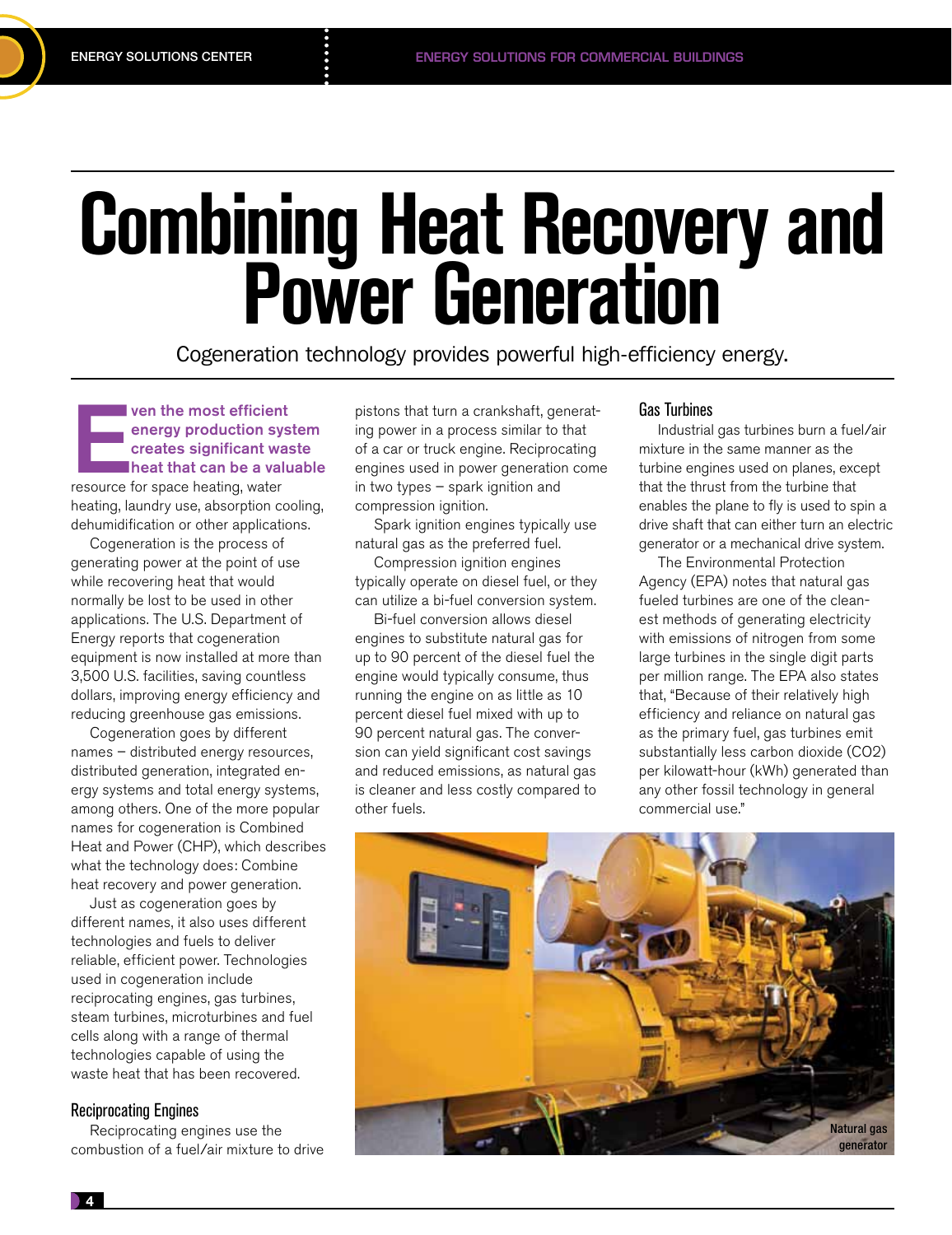

In a CHP operation, a heat exchanger or waste heat recovery boiler is added to recover heat from the turbine exhaust for the production of process steam, hot water or process heat. Combined cycle electric power plants recover this heat in the form of high pressure steam which is then used to generate additional power through a steam turbine-driven generator, dramatically increasing the overall output and efficiency of the total system.

### Steam Turbines

With steam turbines, energy is transferred from a boiler to the turbine through high-pressure steam that powers the steam turbine and the generator or mechanical drive system attached to the turbine. The boilers used to provide the steam can operate on a variety of fuel sources, with natural gas being the cleanest and most efficient.

In cogeneration operations, the lower pressure steam coming out of the steam turbine is then used directly for heating or converted to other forms of thermal energy.

### **Microturbines**

Microturbines are compact, lightweight packaged systems that can use a variety of gaseous and liquid fuels to generate electric power. Natural gas is the most popular fuel source and produces the lowest emissions.

Microturbines function much like conventional turbines. Most contain an internal heat exchanger called a recuperator that captures some of the exhaust heat to preheat the inlet air. A radial flow compressor compresses the preheated inlet air which is then combined with the fuel in the microturbine's combustor. The mixture is ignited and fed to the turbine that drives the generator, producing both electric energy and waste heat.

In CHP operations, a second heat exchanger, called the exhaust heat exchanger, removes much of the remaining energy from the exhaust to be used

### **Architectural firm selects natural gas technology for its platinum LEED Facility**

When Atlanta, Georgia, architect Perkins+Will began planning a new facility, the firm wanted to showcase the latest green technology. So when it came time to pick heating and cooling equipment, the firm chose high-efficiency natural gas cogeneration equipment.

Perkins+Will selected microturbines and an enthalpy wheel for their energy efficiency and environmental benefits, both of which were important in the firm's desire to earn platinum status LEED certification, says Corey Minshew, director of new business development at AGL Resources.

Environmentally friendly natural gas technology fit in well with the firm's "2030 Challenge," which includes reduction of greenhouse gas emissions; pursuit of highperformance, sustainable buildings; and elimination of toxic substances.

The building combines many strategies for energy savings, including high-efficiency

in a hot water system or the heat can be used to preheat process streams.

### Fuel Cells

Fuel cells generate power with an electrochemical process that is similar to the process that allows dry cell batteries to function, except that they are supplied continuously by oxygen/air and a constant supply of fuel source such as hydrogen. Fuel is required to keep the process going. As the fuel cells convert chemical energy into electricity, recoverable heat is also produced.

Fuel cells contain two electrodes, the cathode and anode, immersed in an electrolyte. Hydrogen from the fuel source is drawn to the anode where a catalyst helps split the hydrogen molecule into two hydrogen protons and two electrons. The protons travel through the electrolyte to the cathode. The electrons travel through the anode to an external circuit to provide electric power and then return to the fuel cell at the cathode, where they combine with the hydrogen protons and oxygen in the equipment such as the rooftop enthalpy wheel, which reduces overall energy use by an estimated 58 percent.

The enthalpy wheel exchanges heat and humidity from one air stream to another, recovering energy from used building air and transferring it to incoming fresh air. This reduces the need for cooling in the summer and heating in the winter.

Two microturbines produce electricity onsite using natural gas. While microturbines can run on a variety of fuels, the firm selected natural gas because it is a clean and efficient fuel source. The microturbines help power an adsorption chiller that uses water as the refrigerant and silica gel as the desiccant, thereby eliminating harmful chemicals.

The completed building provides a snapshot of the latest green technologies and shows the central role of natural gas powered cogeneration technologies in green energy production.

electrolyte solution to produce water and heat. Because there are few moving parts, fuel cells are very quiet. And, because the fuel reacts electrochemically rather than being burned, there is also virtually no air pollution associated with fuel cell use when operated on hydrogen, typically produced from natural gas.

Theoretical efficiencies can be as high as 83 percent, but 40 to 60 percent energy efficiencies are more common for power generation applications. Adding heat recovery systems to the fuel cell in a CHP application can increase the overall energy efficiency to as much as 85 to 90 percent. Fuel cells are typically installed near the location where the energy is used, thereby eliminating the transmission losses associated with typical electric power generation so that all of the power is available for use. Compare this to the overall electric power generation and transmission efficiencies of 30 to 35 percent and fuel cells have a definite advantage.

(continued on page 6)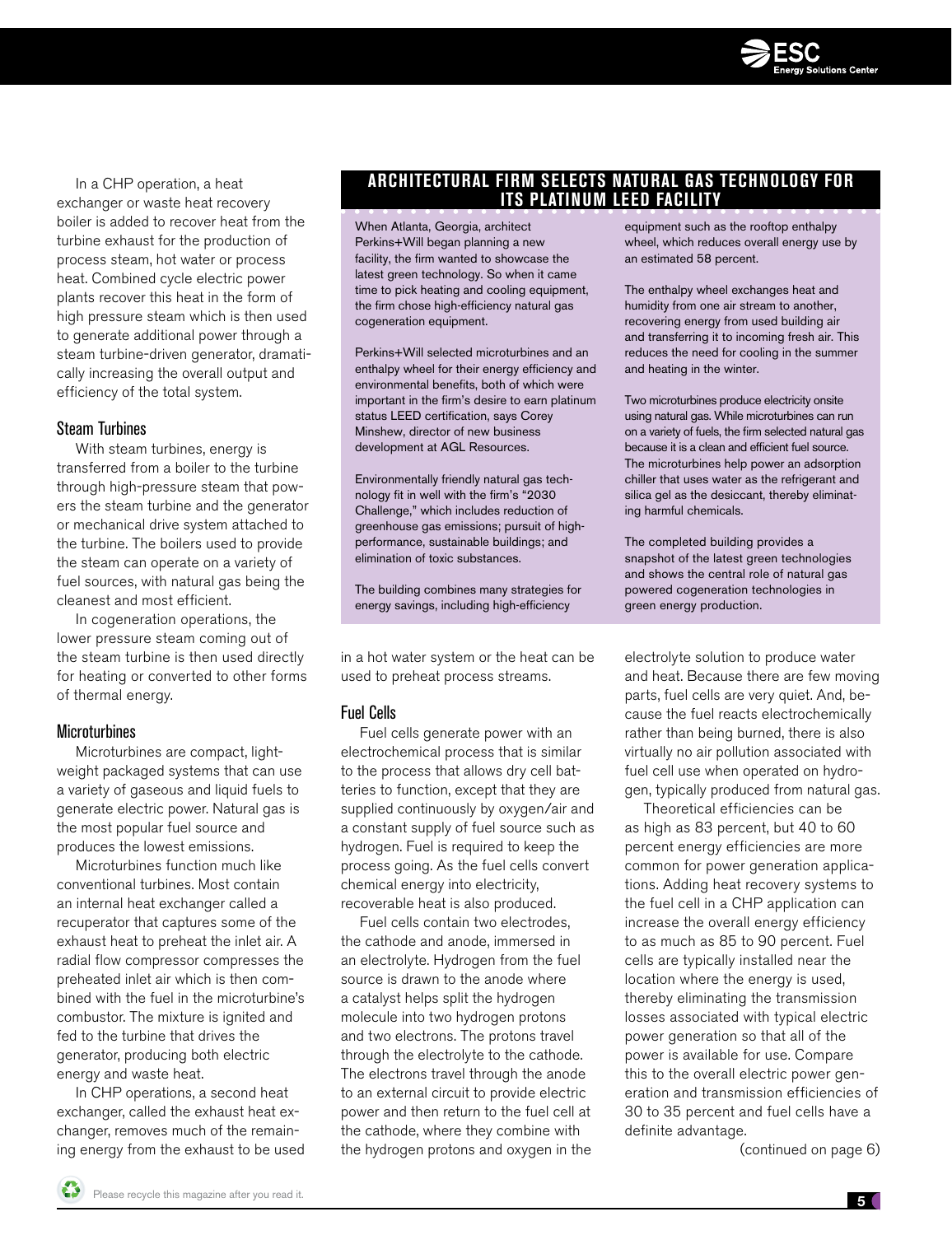(continued from page 5)

### Thermal Technologies

Typically the hot water or steam from recovered heat is used for heating, domestic hot water or to operate thermally activated equipment, such as a single and double effect absorption chiller, a steam turbine chiller, or a desiccant dehumidifier.

Using recovered heat for chillers allows customers to reduce use of their electric powered cooling systems, thereby reducing seasonal peak electric demand and keeping both electric and gas grids at more consistent year round loads, according to the U.S. Department of Energy.

### A Little Credit

Cogeneration offers businesses better energy efficiency and lowers utility costs. And, according to the U.S. Department of Energy, cogeneration improves environmental quality, promotes economic growth and fosters a more robust energy infrastructure. In addition to all those benefits, businesses who opt for cogeneration often qualify for tax breaks and incentives.

The Energy Improvement and Extension Act of 2008 provides a 10 percent investment tax credit for the first 15 mw of CHP property and CHP qualifies for five-year depreciation under the Modified Accelerated Cost Recovery System. The tax credit can be taken by owners of CHP systems smaller than 50 mw if their systems are placed into service between October 4, 2008 and December 31, 2016. The CHP system efficiency must exceed 60 percent.

In addition, several states offer incentives and or have created legislation favorable to CHP technologies.

All of this adds up to a technology that can recapture profits as effectively as it recaptures waste heat.  $\blacktriangleright$ 

### **FOR MORE INFORMATION**

www.poweronsite.org www.gasairconditioning.com www.epa.gov/chp/

### **Osteopathic College Puts Microtubines To The Test**

More than a century old, the Philadelphia College of Osteopathic Medicine (PCOM) prides itself on the progressive use of cutting-edge technology. So when PCOM began looking for an energy solution to power a 172,000-square-foot building, the facilities department explored technologies to reduce the college's carbon footprint.

The college initially focused on solar and wind power; however, those technologies were not feasible because of the college's location. "The payback would not have been that good," explains Frank Windle, PCOM's director of operations. "So we began looking at other options."

After more research, PCOM decided on gas-powered microturbines. Windle says the microturbines were a good choice because they provided an energy efficient solution with low emissions and they fit well with the college's existing absorption system.

The college installed two 65 kw Capstone microturbines in June. The microturbines will provide electric power to the building, and

recaptured waste heat will be used for hot water, heating and cooling.

In addition to increased energy efficiency, Windle notes that the microturbines have few moving parts, and he estimates they will run 8,000 or more hours before needing maintenance.

Kiernan McGovern with Philadelphia Gas Works notes the college carefully analyzed energy costs. Because gas prices are stable and low, the college will likely recoup its costs in less than five years, McGovern said.

Windle says the college is already seeing a 10 percent reduction in energy demand. "100 KW popped off the grid right away," Windle said. "We're waiting on the first electricity bill to see the savings, but we're really pleased so far."

The school is testing the microturbines in a single building, and if results continue to be favorable, the college plans to expand the use of microtrubines to other campus facilities, says Windle.

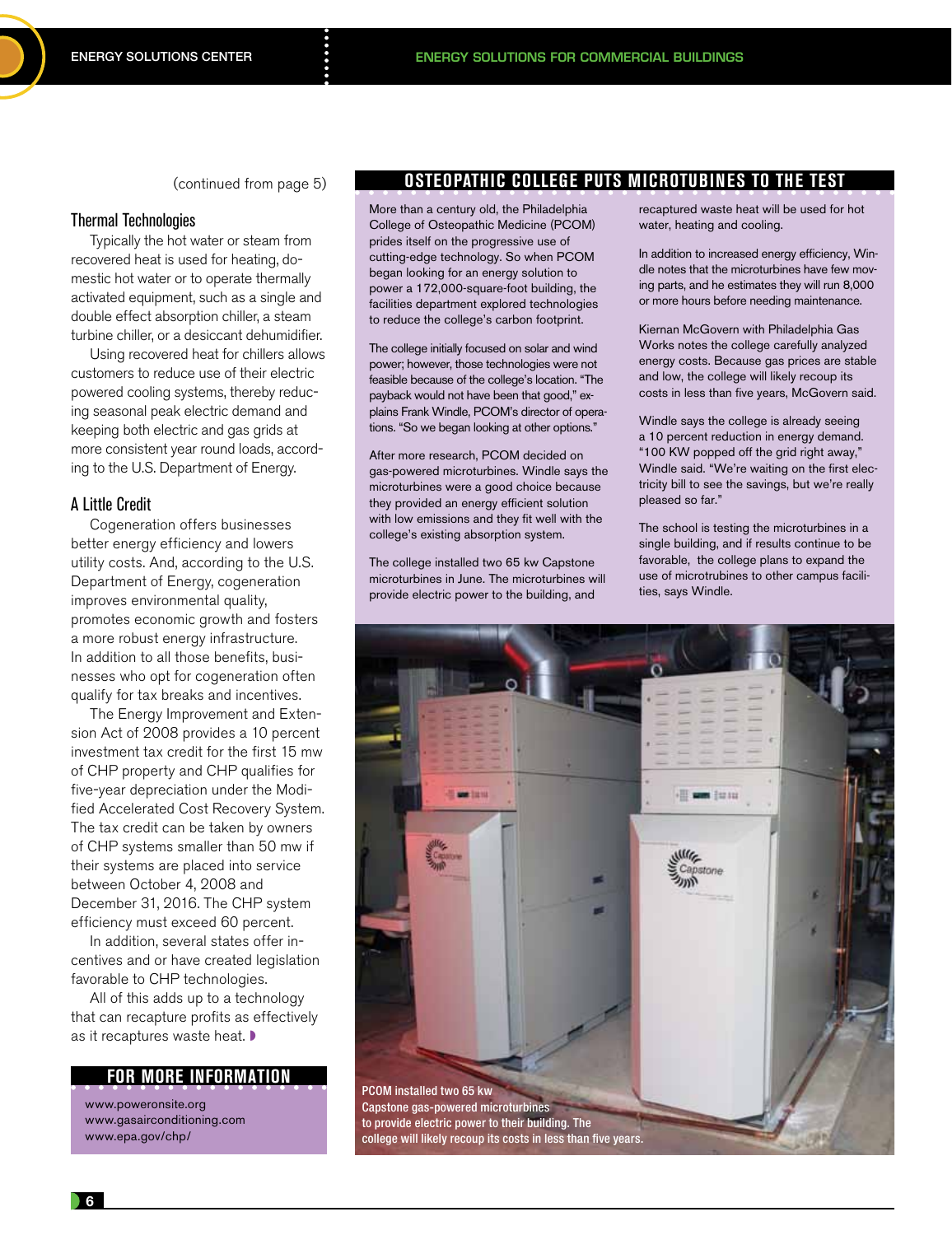

### **Pumped Up**

Gas heat pump provides more than 50 percent cost savings.

### **IST WE ATTE STATE IN THE VERGEND OF THE VERGEND OF THE VERGEND OF THE VERGEND OF THE VERGEND OF THE VERGEND OF THE VERGEND OF THE VERGEND OF THE VERGEND OF THE VERGEND OF THE VERGEND OF THE VERGEND OF THE VERGEND OF THE V** fire stations, the Plano (Texas) Fire Department found itself with a

electric systems to a head-to-head test.

In May 2011, the newly built Plano Fire Station No. 13 installed a 15-ton gas heat pump, the first gas heat pump in use in a Texas fire station. The city's lead engineer recommended installing the gas heat pump to conduct a comparison test with an electric heat pump installed in the almost identical Plano Fire Station No. 12.

Heat pumps can both heat and cool, pumping hot air in or out, depending on weather conditions. Gas heat pumps can be one of two types, ether an absorption system or an engine driven system. The Plano fire station is using a natural gas engine driven heat pump.

In addition to lower cost and better efficiency, gas fired heat pumps are easier on the environment. Based on Environmental Protection Agency comparisons, natural gas is the cleanest of the fossil fuels, emitting fewer harmful pollutants than other fossil fuels.

### Gas Outperforms Electric Alternative

Plano Fire Station No. 13 officially opened in October 2011 and the city began its comparison study of the two stations' energy use in February 2012.

From February to May, the rooftop condensing unit at Station No. 13 showed more than 85 percent electric energy reduction each month as well as a 13.5 kW demand reduction in May, said Greg Anderson, commercial marketing manager for Atmos Energy, which is working with the station on the comparison study.



The 15-ton heat pump installed at Plano (TX) Fire Station No. 13 offers the opportunity to test the operating costs of gas vs. electric cooling. Energy use and cost at the station will be compared with that of another "twin" station using electric cooling technology.

That usage reduction has translated into significant cost savings, Anderson said. During the first four months of the study, Station No. 13 had \$636 in energy costs, a 56 percent savings over the \$1,432 in energy costs incurred by Station No. 12 with its electric heat pump, and most of that savings occurred before the real cooling season begun.

### Company Proves Value of Gas Technology

Similarly, Alabama-based Alagasco has also seen significant cost savings since the company installed a natural gas-fired heat pump in its own building in early 2010. Plus, the company has had no maintenance issues and has found the facility to be more comfortable, said Alagasco's Robert Thuston. The installation also helped the facility earn its gold status LEED certification.

When Alagasco installed the heat pump, there were no other gas heat pumps in Alabama. The company hoped to use its installation to show the benefits of the technology to others in the state.

"The technology itself is one of the most cutting edge, and it's very reliable" Thuston said. "We've been able to call up engineers and designers working on specific projects and have them come down to our facility. It gives them a chance to get comfortable with the technology."

As a result, the company has seen some additional installations and is currently in discussion with several other customers such as a school and a baseball stadium about potential installations.

With an equivalent efficiency of 149 percent, gas-fired heat pumps offer maximum thermal efficiency. The pumps are ideal for colder climates where heating is the dominant energy demand, for places where electricity rates are high or for customers who are looking for renewable energy sources.

### **FOR MORE INFORMATION**

www.gasairconditioning.com www.gasheatpump.org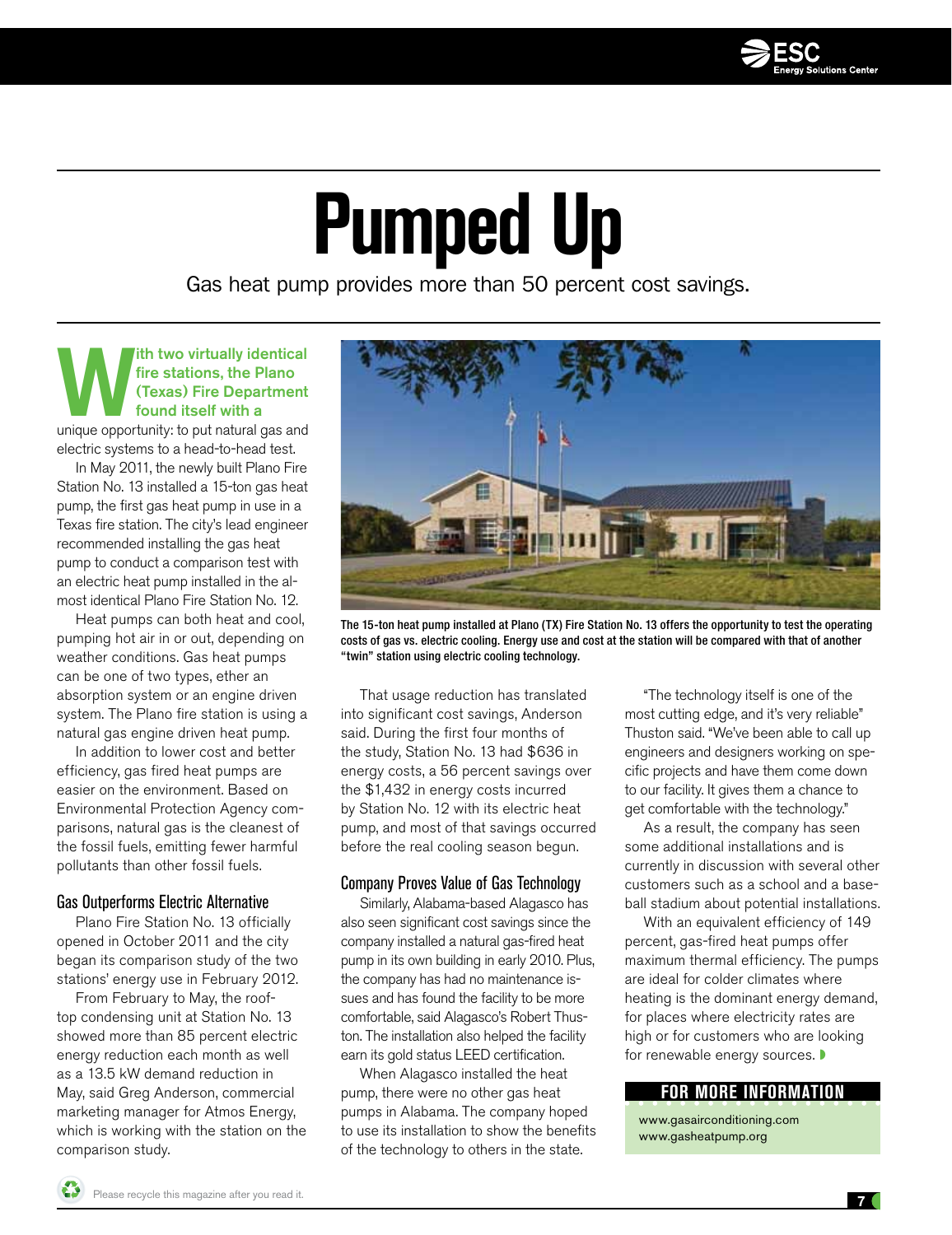### **Fire up the Savings**

New kitchen technology cutting costs in many different ways.

### The old saying goes, "If<br>can't stand the heat, go<br>out of the kitchen." But<br>day's new technologies<br>taking some of the heat out of the he old saying goes, "If you can't stand the heat, get out of the kitchen." But today's new technologies are

kitchen – and cutting energy costs at the same time.

"Food service is a very slow-tochange industry, and it's a very costdriven industry," says Richard Young, senior engineer and director of education for the Food Service Technology Center in San Ramon, California. "Many times, the people procuring the equipment aren't the same people paying the energy bills." As a result, he says, the procurement department will focus on building something as inexpensively as possible, and miss out on energy savings along the way.

"They don't realize how quickly systems can pay for themselves," he says.

One of the big changes in foodservice efficiency is in the area of demand control ventilation, which replaces the old practice of running an exhaust hood around the clock. In addition to removing grease, heat and smoke, exhaust hoods also quickly move conditioned air out of the building, which drives up costs. "The heated or cooled air comes in one side of the kitchen and goes right out … the exhaust hood. It doesn't circulate like it does in your home or office buildings."

Demand control ventilation allows users to vary the speed of the hood de-



New technology is creating high-tech foodservice options that can save on operating costs and pay for themselves very quickly.

pendent upon the load. Controls in the duct work react to temperature changes and automatically vary the amount of ventilation used. A second sensor activates ventilation when smoke or steam rises.

Variations of this system include one that is activated only by heat, and a third system that uses infared sensors pointed directly at the appliance.

"When properly installed, we've seen

"The savings have a domino effect; when the exhaust fan slows down, the fans that are pushing air back into the building can slow down as well, and the air conditioning doesn't have to work as hard."

energy savings of almost 50 percent – and that's a big number," Young says. "One reason you get these huge savings with demand ventilation is that the waste is so huge to begin with; that you would run these fans all the time for no reason is ridiculous."

The savings have a domino effect; when the exhaust fan slows down, the fans that are pushing air back into the building can slow down as well, and the air conditioning doesn't have to work as hard, either.

"So I save on heating and/or cooling – and the whole time I save money on the exhaust fan, too. It's a real win-win," Young says.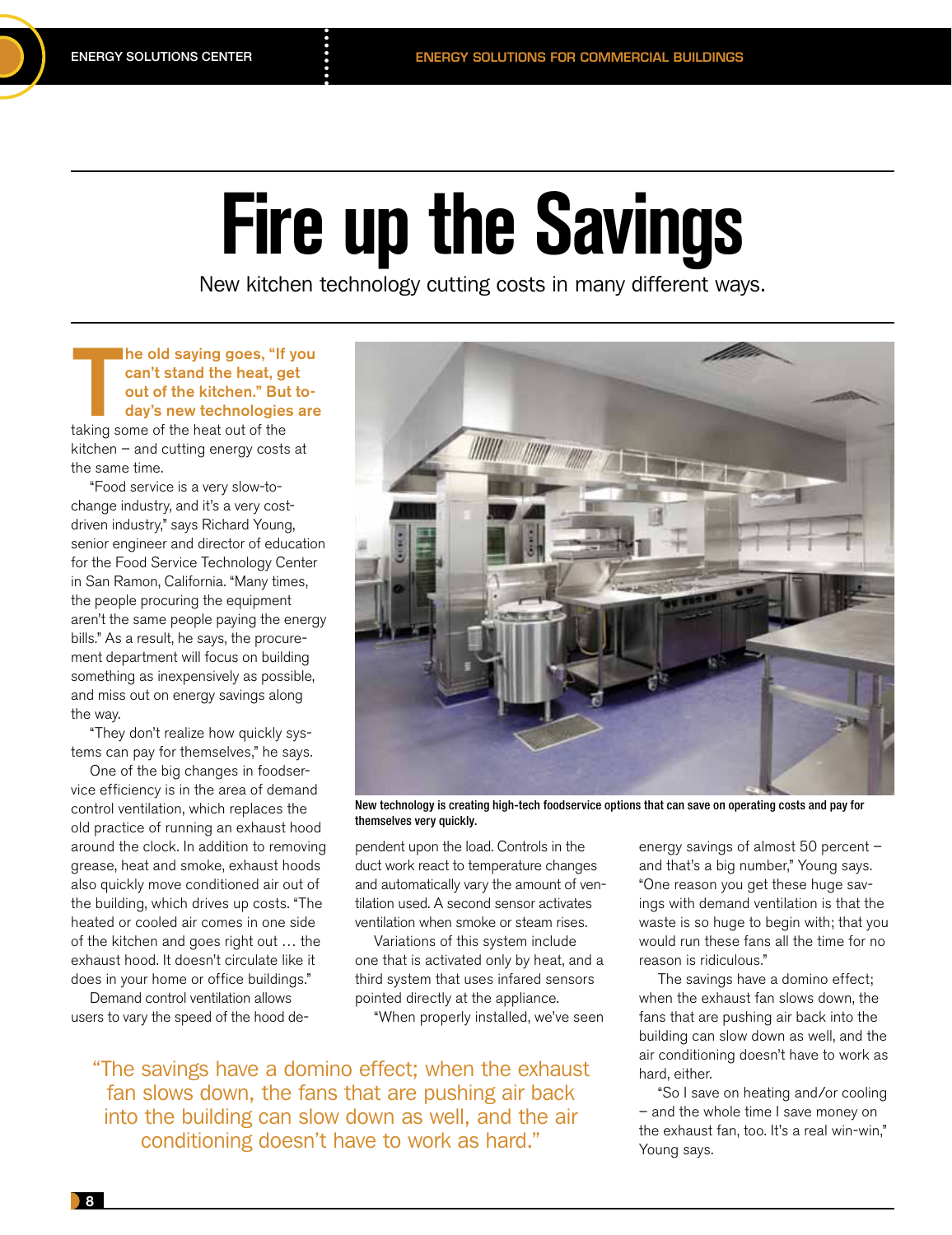

Changing how kitchens are designed has played a role in increasing energy efficiency and productivity, too. More thought is being given to the amount of exhaust created by each appliance and systems are optimized to suit their exact usage.

### Savings By Design

Changing how kitchens are designed has played a role in increasing energy efficiency and productivity, too. More thought is being given to the amount of exhaust created by each appliance and systems are optimized to suit their exact usage. For example, in older kitchens, everything was placed under an exhaust hood, regardless of the amount of exhaust it needed, so a great deal of air was being moved – and energy being expended – where it wasn't needed, such as over a convection oven.

"Now, you're not moving more air than needed, and you become more efficient in the way you move air in the building, which is a way of saving energy."

Combination ovens, which offer the dry cooking experience of a convection oven as well as the wet cooking experience of a steamer, can now combine the two processes for certain types of foods. They offer more versatility to commercial kitchens, and also create a more comfortable work environment by eliminating open flames – which also decreases the amount of energy needed to run an exhaust fan.

"Another place we're seeing movement is with high-efficiency gas convection ovens," Young says. "We are seeing some high-efficiency combination gas



ovens, and we think the gas convection ovens can match that.." Presently, Energy Star has eight categories

in food service equipment, and within those categories, Young says more highefficient equipment is coming as manufacturers become more innovative.

"One of the things that people aren't promoting like they should is highefficiency gas fryers," says Young. "Fryers are in so many restaurants – it's probably one piece that is sold the most – but the application rate of high efficiency gas fryers in commercial food service is under 10 percent."

The reason for that, he says, is because food service decision-makers tend to buy equipment based on its cost rather than looking at the long-term savings.

"When you do the math on highefficiency fryers, they are a good investment. They perform well, and production capacity in a restaurant is important. People need to look at that. How much of the energy you buy is going into the food you're selling?"

### Hot Tools

New and emerging gas technologies are providing greater efficiency in the foodservice industry. Some key areas where Young sees natural gas equipment outperforming its electric counterparts include:

High-efficiency gas hot water heating. "In the food service world, most people are still buying standard hot water heaters; they are work horses, but they cost you," Young says. New high-efficiency gas water heaters and tankless heaters are more cost-effective – "particularly in a facility where a lot of hot water is used."

Eneron Turbo Pot. The technology in this cookware improves the trans-

fer of heat from the gas flame, which saves energy and "is a great example of innovation in a category of gas appliances that has not had much in the way of innovation for many years," Young says. "It cuts about 30 percent off the heat-up time on big pots, which is a tremendous improvement."



Eneron Turbo pot

**Steamers.** "Steamers are typically costly to run, as you create steam and then let it go down the drain," Young says. New, efficient technology includes the Eco-Tech Steamer by Market Forge Industries, a gas steamer which boasts 40 percent efficiency, and the Cleveland Gemini, which has a 45 percent efficiency rate.



Cleveland Gemini steamer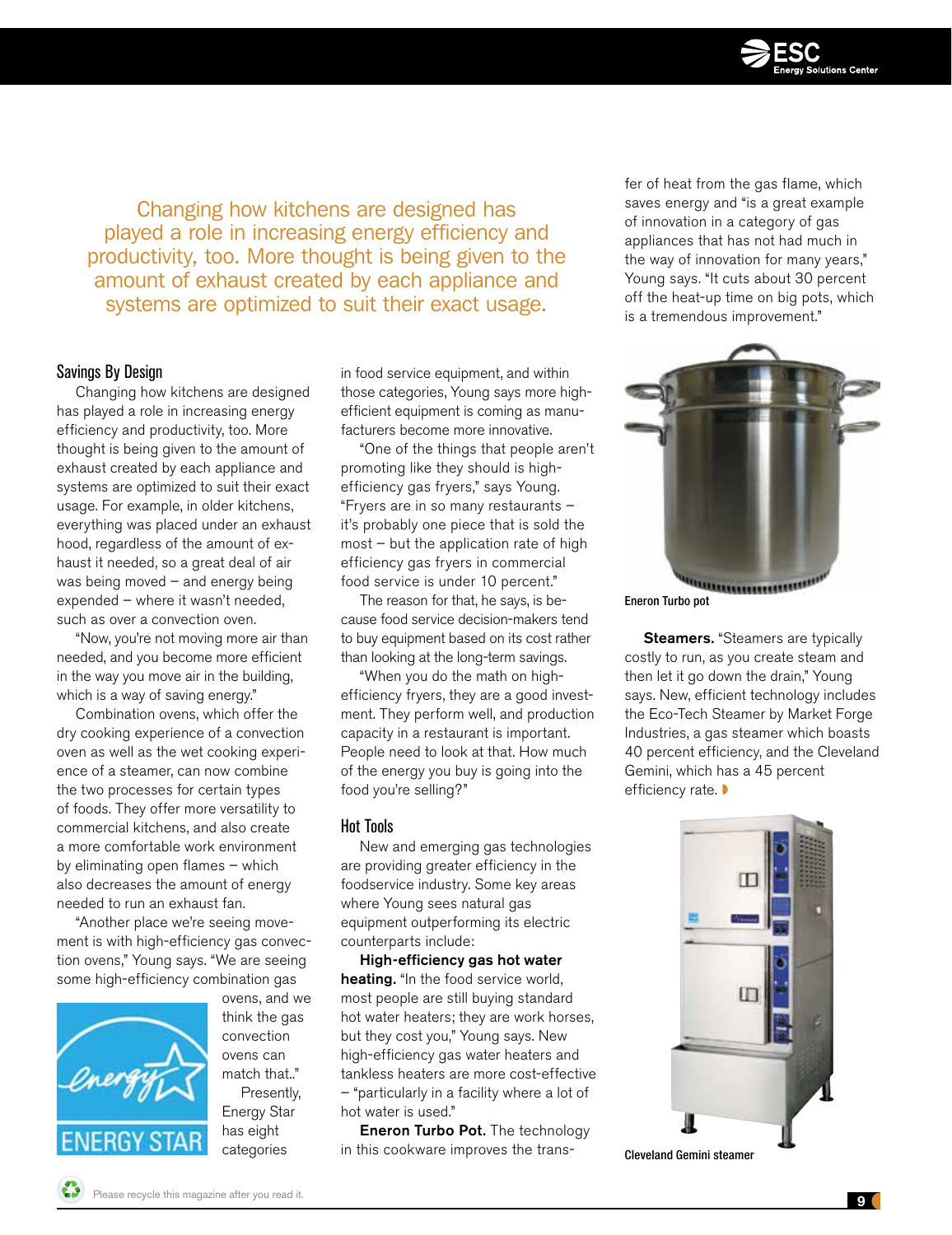### **Emerging Possibilities**

A look at what's new in technology – and how it just might change the way you do business.

### echnology has changed<br>business world, and tha<br>even includes changing<br>way business operation:<br>are being powered. Today there are echnology has changed the business world, and that even includes changing the way business operations

many opportunities to provide greater comfort for building occupants while at the same time cutting costs and lowering waste and emissions.

### Demand Controlled Ventilation

Proper ventilation allows building owners to improve indoor air quality and provide a healthy atmosphere by diluting indoor contaminants and providing fresh air. It also provides cooling or heating and saves energy. Demand controlled ventilation uses sensors to respond to the actual number of occupants and occupant activity, instead of basing activity on assumed occupants.

In addition to improving indoor air quality and well-being for building occupants, this monitoring system can help a building run more profitably and efficiently, and reduce energy consumption by as much as 60 percent compared to continuous or scheduled ventilations.

### High Efficiency Water Heater

Any location with a need for large amounts of hot water can benefit from a high efficiency natural gas heat pump water heater. A natural gas heat pump water heater can boost efficiency, save money and reduce impact on the environment.

Fueled by natural gas, it extracts heat from the surrounding environment, implements traditional boiler technology and combines it with an engine-driven heat pump to cut fuel consumption and carbon emissions in half. Free waste heat from the engine is captured and used, which adds to the capacity and efficiency of the unit.



The Clearfield County Area Agency on Aging in Clearfield, Pennsylvania, added 11 natural gas-fueled cargo vans to its fleet.

With efficiency up to twice that of a gas-fired boiler, the high efficiency natural gas heat pump water heater represents an exciting opportunity for both environmental and economic advantages in commercial building solutions.

### Gas to Steam Humidification

One of the ongoing challenges in large buildings is dry air, which can cause numerous problems for building occupants. Isothermal humidification is a commercial solution that can include steam to steam and natural gas to steam options. While older systems have traditionally used electric to make stream, new alternatives use natural gas to boil water and make steam.

Natural gas-fired humidifiers are more economical to run, with efficiency ratings of about 80 percent, and since gas-fired humidifiers also produce a chemical-free form of steam, it creates better overall environmental conditions and indoor air quality within the building.

### Natural Gas Vehicles

Natural gas vehicles, or NGVs, are becoming increasingly popular as an option for fleet vehicles. High gasoline prices

– and an unpredictable future for fossil fuels – contribute to the appeal of NGVs.

Vehicles powered by compressed natural gas, or CNG, are responsible for less exhaust and greenhouse gas emissions than either gasoline or diesel-fueled vehicles. The U.S. Environmental Protection Agency reports that NGVs offer fewer toxins and carcinogenic pollutants, reduce carbon monoxide emissions by more than 90 percent, cut carbon dioxide emissions by 25 percent and lower nitrogen oxide emissions by 35 to 60 percent.

Presently there are about 120,000 NGVs and 1,000 fueling stations operating in the U.S., and both state and federal grants are available for businesses who choose to utilize NGVs.

### **FOR MORE INFORMATION**

Demand Controlled Ventilation: www.iaqpoint2.com High Efficiency Water Heater: www.iliosdynamics.com Gas to Steam Humidification: www.armstronginternational.com www.carelusa.com www.humidity.com www.dristeem.com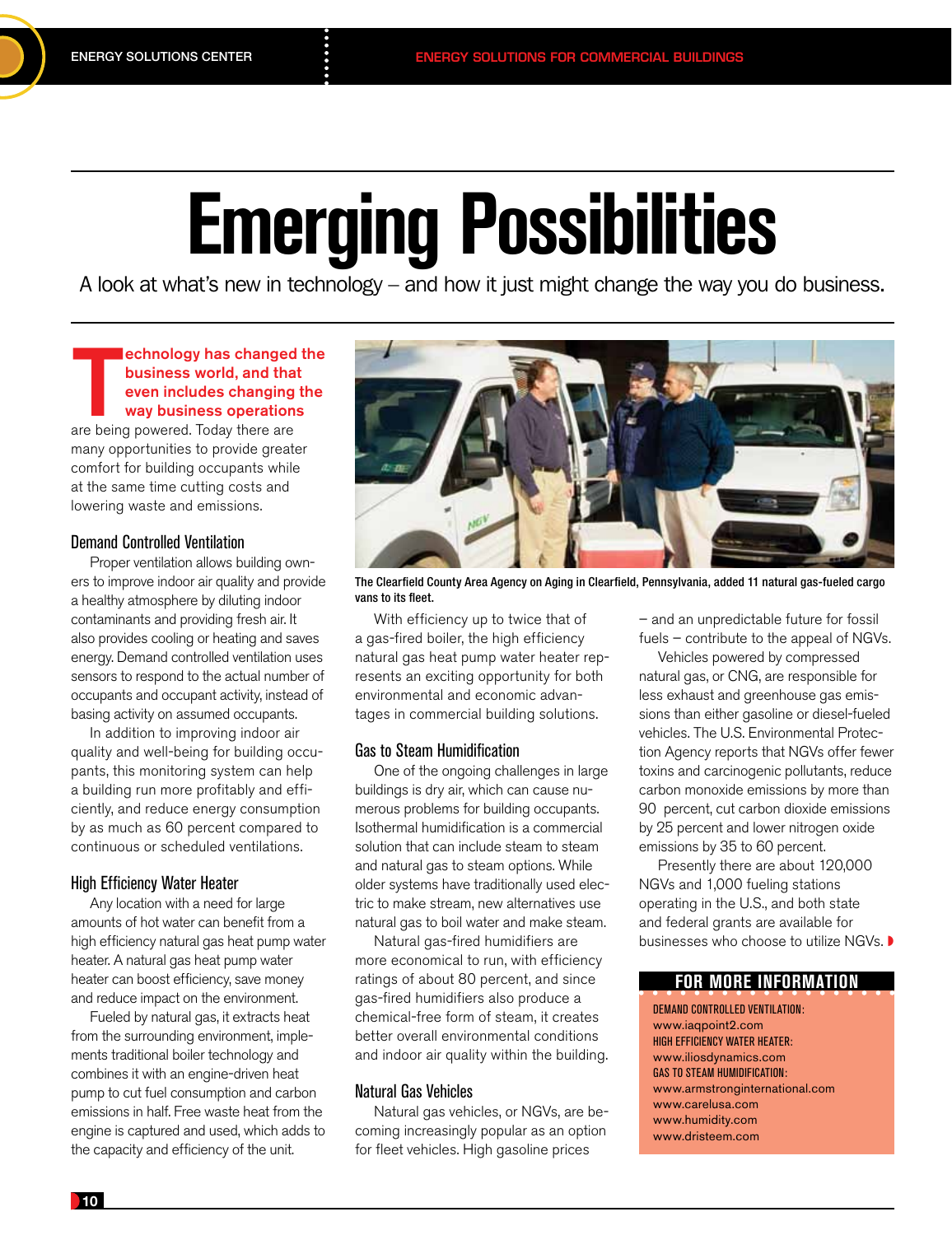

### **Thinking Long-Term**

Use life cycle costing to make better equipment purchase decisions.

### aced with costly maint<br>nance of existing heav<br>equipment, building ov<br>often look at the cost or<br>replacement as too pricey. But the aced with costly maintenance of existing heavy equipment, building owners often look at the cost of a

decision to stay with an older, inefficient model just might end up costing more than it would to buy a new, energyefficient machine.

Rather than looking at an arbitrary two-year return on an investment, or wondering when that significant outlay of cash will be paid back, decisionmakers can use life cycle costing analysis to estimate the real costs over time of various equipment options, and make a more informed and well-rounded purchase decision.

For example, a building needs a new boiler about every 25 years. Annual costs include a loan payment, energy costs and maintenance costs.

Life cycle cost analysis lays out the purchase, operating and maintenance costs over the economic life of the equipment and salvage value at the end of life (usually \$0 for energy-related technologies). The analysis also compares the initial investment with future savings, uses a consistent method to compare options and includes consideration of financing choices like taking out a bank loan.

### Here are the steps to follow:

- Select equipment purchase options.
- Tally the first cost (including initial equipment and construction costs) for each choice.
- Establish the expected life of each equipment choice.
- Calculate the expected energy costs depending on the form of



energy used, keeping in mind a slight increase over time.

- Calculate the maintenance (routine, preventive and repair) costs over the life of each choice, with an eye on inflation as the piece ages.
- Compare to the estimated cost to maintain and operate the existing equipment over the same time period.

In the boiler example, options can include buying a new standard efficiency boiler, a new high efficiency boiler, or keeping the decrepit boiler and hoping for the best.

After comparing capital, energy and maintenance costs for the life of the three options, the new, higher capital outlay high efficiency boiler may very well have a lower life cycle cost than

other options being investigated.

For an accurate analysis, remember to make apples-to-apples comparisons. If comparing a heat pump with a 10-year life expectancy to a boiler or furnace with a 20-year life expectancy, add the replacement cost of a new heat pump after the first 10 years to equalize the comparison.

The federal government has mandated the use of life-cycle costing as a way to reduce energy costs and usage. Executive Order 13123, "Greening the Government Through Efficient Energy Management," outlines numerous ways that life-cycle costing helps achieve efficiency, including greenhouse gas reduction, reduced energy consumption, improved water conservation and more.  $\blacktriangleright$